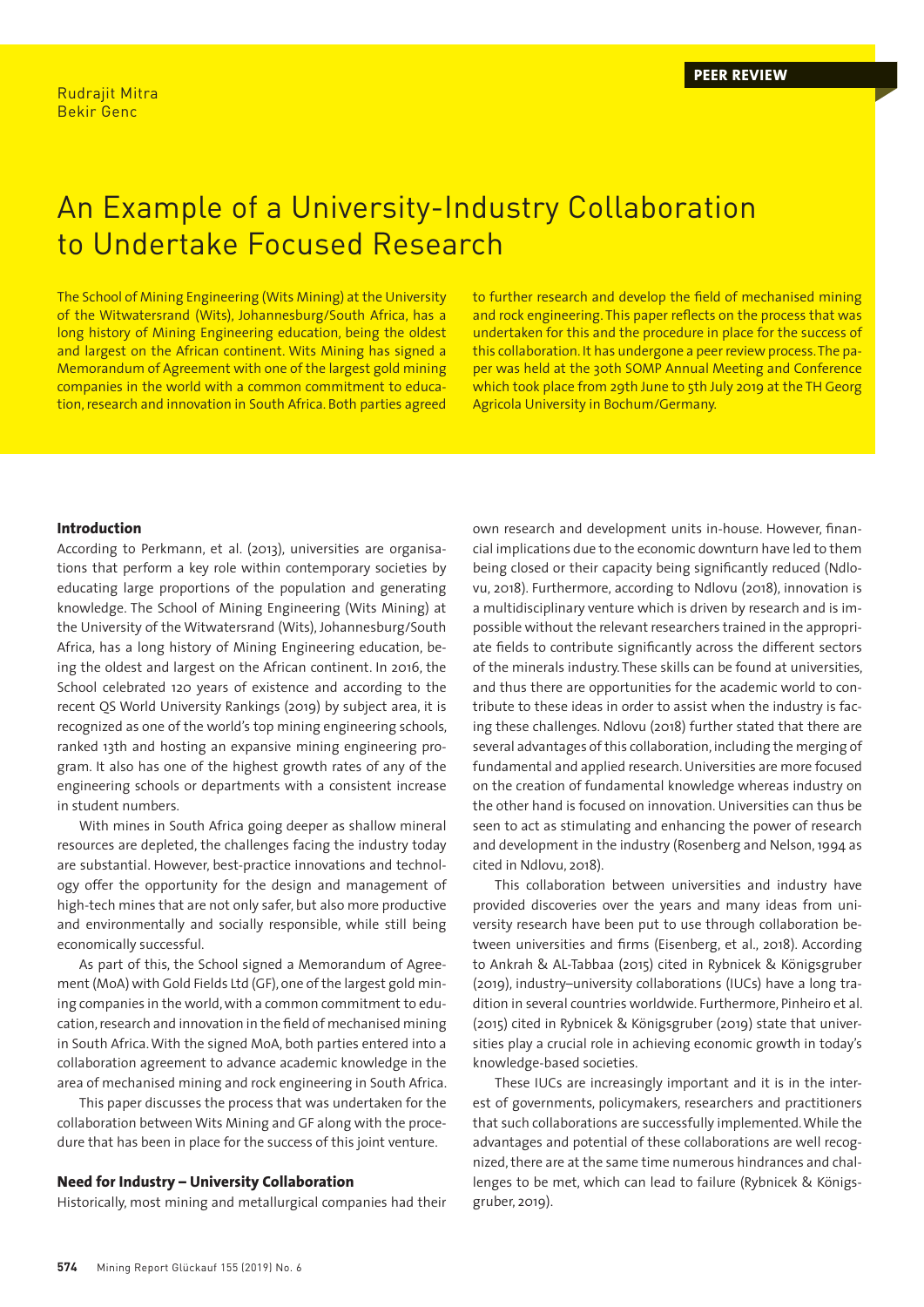# **Wits Mining Engineering**

As previously mentioned, Wits Mining has a long history of Mining Engineering education, being the oldest and largest on the African continent.

It currently offers both undergraduate and postgraduate degrees. The undergraduate program is a 4-year degree which does not offer any elective courses (fixed curriculum programme), designed to provide graduates with the engineering expertise they require as mining engineers (Genc & Mitra, 2018). Since the beginning of this year, Wits Mining has started teaching their new redesigned curriculum in line with Mining 4.0 and is one of the first Schools in the world to undertake this process (Mitra, et al., 2018). Wits Mining has, in conjunction with the South African mining industry, developed a range/suite of postgraduate courses designed to cater for the needs of graduates, which include technical subjects for specialist skills in mining, mineral resource management and evaluation, and rock engineering, as well as management skills in evaluation techniques and fundamental principles in mineral economics. On an average, Wits Mining has approximately 600 students across the four years in the undergraduate program and another 250 in the postgraduate program.

Wits Mining graduates are ready for the industry's challenges and it is known and respected internationally for the quality of its programs and graduates. The School's new Strategic Plan and new technology driven curriculum will ensure that the Wits Mining Team can deliver excellence in Teaching, Research and Service – in line with the Wits Vision 2022 of being "a leading research-intensive university firmly embedded in the Top 100 world universities by 2022".

# **Wits Mining Institute**

The Wits Mining Institute (WMI) is one of the six 21st century Institutes at Wits University and is a collaborative initiative aligning the University's multidisciplinary research capacity within mining problems and opportunities. Delivery on its mandate is through the Sibanye-Stillwater Digital Mining Laboratory (DigiMine); the Centres for Mechanised Mining Systems (CMMS) and Sustainability in Mining and Industry (CSMI); and a skills unit responding to the training needs arising from the WMI research agenda. DigiMine is an exciting project where the Chamber of Mines Building on West Campus was converted into a mine laboratory, consisting of a surface (using the flat roof of the building), vertical shaft (using a stairwell) and mock mine with a control room in the basement. The laboratory is equipped with digital systems that enables research into the mine of the future, that is: a mine capable of sensing, observing and acting with automated systems. DigiMine has several research themes and this article falls into the theme of technology monitoring systems for underground health, safety and mine security.

#### **Wits – Gold Fields Collaboration**

Wits and GF have developed a common commitment to education, research and innovation in the field of mechanised mining in South Africa. Both the parties have signed a MoA between them as previously mentioned. The idea for this collaboration is to expand the scope of tertiary mining education as it relates to technical, operational and organisational aspects of mechanised mining and rock engineering to the benefit of mechanised mining as a whole in South Africa. This collaboration will contribute to develop skills and expertise required to bring South Deep, one of the deepest GF mines to full production and to assist in developing young professionals with the required knowledge and skills to support mechanised deep level gold mining in South Africa. Digital mining is also becoming a reality at many modern mining operations around the world, including at South Deep. The University's DigiMine Lab, which is part of WMI is also a critical component of this collaboration. Figure 1 shows the broad overview of this arrangement.

According to Eisenberg, et al. (2018), University-industry collaboration requires careful management and can bring many benefits. As can be seen in Figure 1, a Steering Committee has been developed to look into this arrangement. This Steering Committee is chaired by a member of the GF Executive team and consists of three members from GF, two members from Wits Mining and